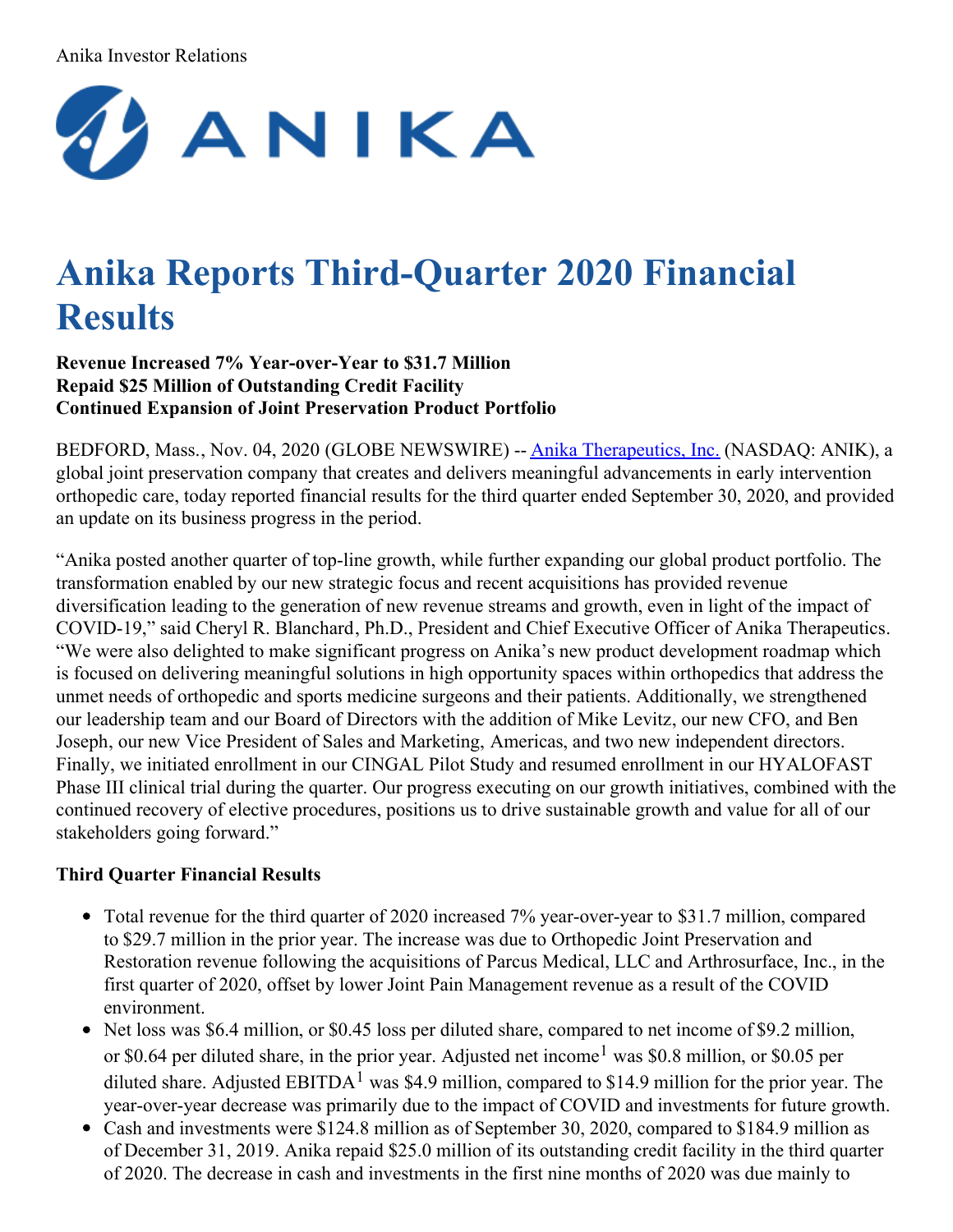the \$93.0 million of upfront payments for the acquisitions earlier in the year, offset by \$25.0 million, net, drawn on the credit facility.

<sup>1</sup> See description of non-GAAP financial information contained in this release.

## **Recent Business Updates**

- Completed launch activities for seven joint preservation products.
- Received 510(k) clearance in October 2020 for the WristMotion® Total Arthroplasty System.
- Enrolled the first patient in the CINGAL® Pilot Study and resumed the HYALOFAST® Phase III trial to advance those therapies toward regulatory approval in the U.S.
- Advanced new product development roadmap focused on early intervention orthopedic care, which represents more than an \$8 billion addressable market.
- Hired Mike Levitz as EVP, Chief Financial Officer and Treasurer, and Ben Joseph, VP Sales and Marketing, Americas.
- Appointed Jack Henneman and Steve Richard to the Board of Directors and Jeffery Thompson succeeded Dr. Joseph Bower as Chair of the Board of Directors.

## **Non-GAAP Financial Information**

## *Adjusted EBITDA*

Anika presents adjusted EBITDA because management uses it as a supplemental measure in assessing the Company's operating performance, and the Company believes that it is helpful to investors, securities analysts and other interested parties as a measure of comparative operating performance from period to period. The Company recognizes adjusted EBITDA as a commonly used measure in determining business value and as such, uses it internally to report results. It is also one of the performance metrics that determines management incentive compensation.

In 2020, adjusted EBITDA is defined by the Company as GAAP net income excluding depreciation and amortization, interest and other income (expense), income taxes, stock-based compensation expense, acquisition related costs, non-cash charges related to goodwill impairment and changes in the fair value of contingent consideration associated with the Company's recent acquisitions as a result of the COVID-19 pandemic, and product rationalization charges associated with certain non-core legacy products.

Non-GAAP financial measures should be considered supplemental to, and not a substitute for, the Company's reported financial results prepared in accordance with GAAP. Furthermore, the Company's definition of non-GAAP measures may differ from similarly titled measures used by others. Because non-GAAP financial measures exclude the effect of items that will increase or decrease the Company's reported results of operations, Anika strongly encourages investors to review the Company's consolidated financial statements and publicly filed reports in their entirety.

A reconciliation of adjusted EBITDA to net income, the most directly comparable financial measure calculated and presented in accordance with GAAP, is shown in the table below for the three- and ninemonth periods ended September 30, 2020 and 2019.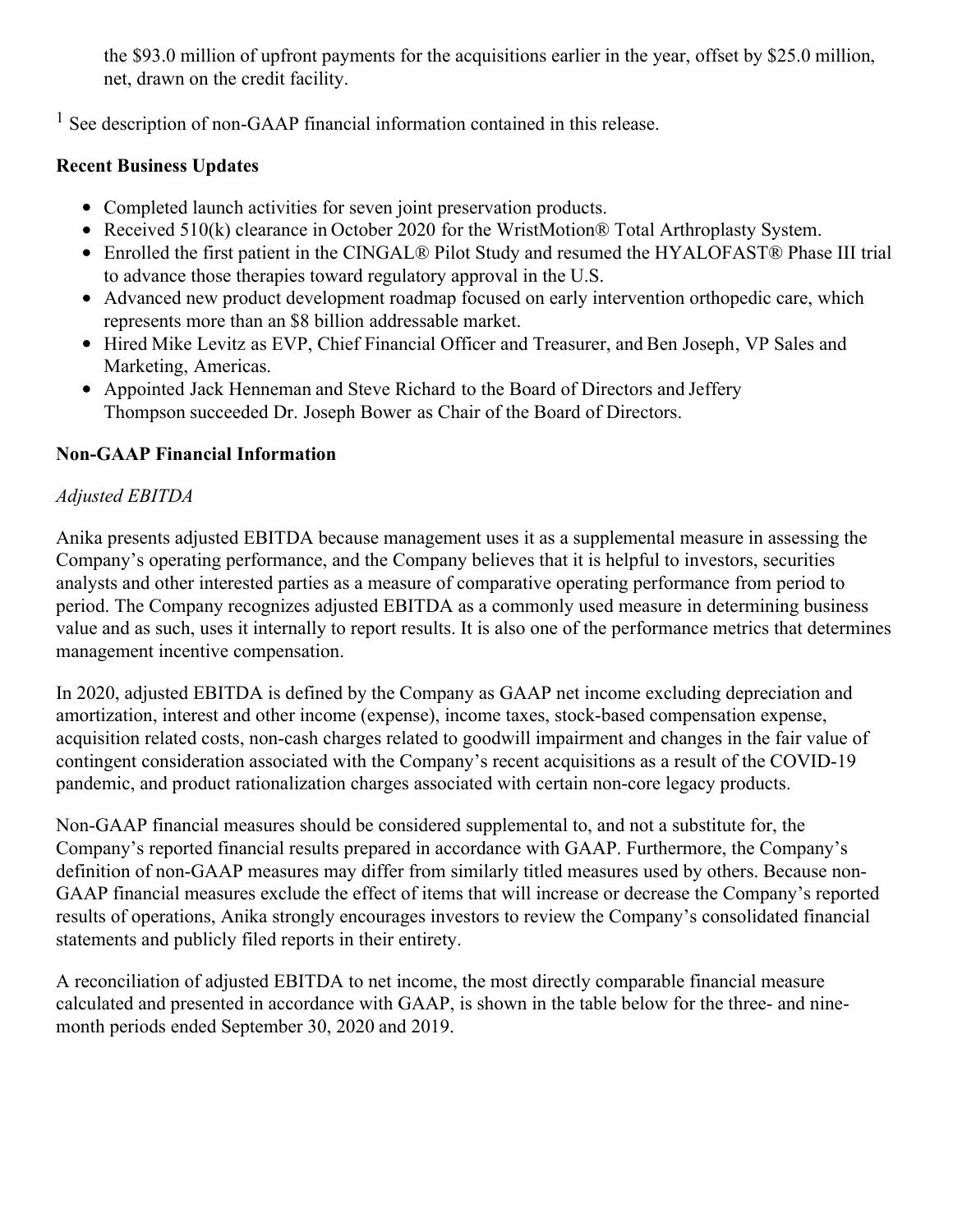## **Anika Therapeutics, Inc. and Sub Reconciliation of GAAP Net Income to A (in thousands, except per share** (unaudited)

| in thousands, except per share data                        |    | For the Three Months Ended S<br>2020 |    |
|------------------------------------------------------------|----|--------------------------------------|----|
| Net income (loss)                                          | \$ | (6, 411)                             | \$ |
| Interest and other income (expense), net                   |    | 228                                  |    |
| Income taxes                                               |    | (1,744)                              |    |
| Depreciation and amortization                              |    | 1,718                                |    |
| Stock-based compensation                                   |    | 1,920                                |    |
| Product rationalization related charges                    |    |                                      |    |
| Acquisition related expenses                               |    | 5,033                                |    |
| Goodwill impairment                                        |    |                                      |    |
| Change in fair value of contingent consideration (benefit) |    | 4,150                                |    |
| <b>Adjusted EBITDA</b>                                     | ¢  | 4,894                                | \$ |

## *Adjusted Net Income and Adjusted EPS*

In addition to adjusted EBITDA, the Company is reporting its third quarter 2020 results with respect to adjusted net income (net loss) and adjusted diluted Earnings (loss) per Share (EPS) with respect to adjusted net income. The Company believes that adjusted net income and adjusted diluted EPS also provide additional useful information for investors as they assess the Company's operating performance, as they are measures that the Company evaluates regularly when assessing its own performance. Adjusted net income and adjusted diluted EPS are not calculated identically by all companies, and therefore the Company's measurements of adjusted net income and adjusted diluted EPS may not be comparable to similarly titled measures reported by other companies. Adjusted net income is defined by the Company as GAAP net income excluding acquisition related expenses, inclusive of the impact of purchase accounting, on a tax effected basis, as well as the non-cash product rationalization charges associated with certain non-core legacy products. In the context of adjusted net income, the impact of purchase accounting includes amortization of inventory step up and intangible assets recorded as part of purchase accounting for acquisition transactions. The amortized assets contribute to revenue generation, and the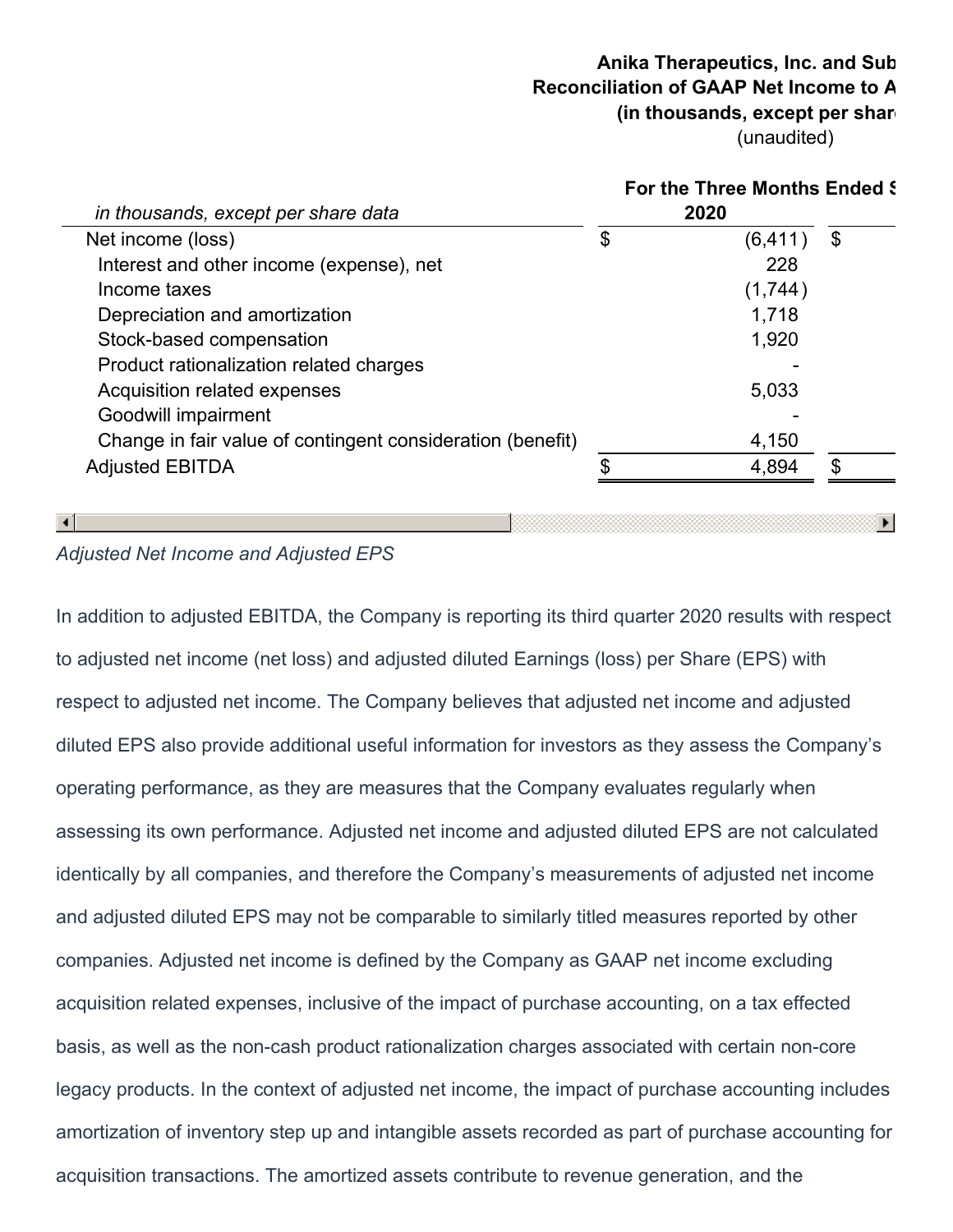amortization of such assets will recur in future periods until such assets are fully amortized. These assets include the estimated fair value of certain identified assets acquired in acquisitions in 2020 and beyond, including in-process research and development, developed technology, customer relationships and acquired tradenames. As a result of COVID-19, the Company is also specifically excluding the impacts of goodwill impairment charges and changes in the fair value in contingent consideration associated with the acquisition transactions, each on a tax effected basis. Adjusted diluted EPS is defined by the Company as GAAP diluted EPS excluding acquisition related expenses and the impact of purchase accounting, each on a tax-adjusted per share basis, as well as the non-cash product rationalization charges associated with certain non-core legacy products. Again, the Company is also specifically excluding the impacts of goodwill impairment charges and changes in the fair value in contingent consideration associated with the acquisition transactions, each on a tax effected basis if applicable. The Company is reporting this financial measure to the Board of Directors in order to facilitate an appropriate assessment of the Company's performance and the impact of the COVID-19 pandemic. A reconciliation of adjusted net income to net income and adjusted diluted EPS to diluted EPS, the most directly comparable financial measures calculated and presented in accordance with GAAP, is shown in the tables below for the three- and nine-month periods ended September 30, 2020 and 2019.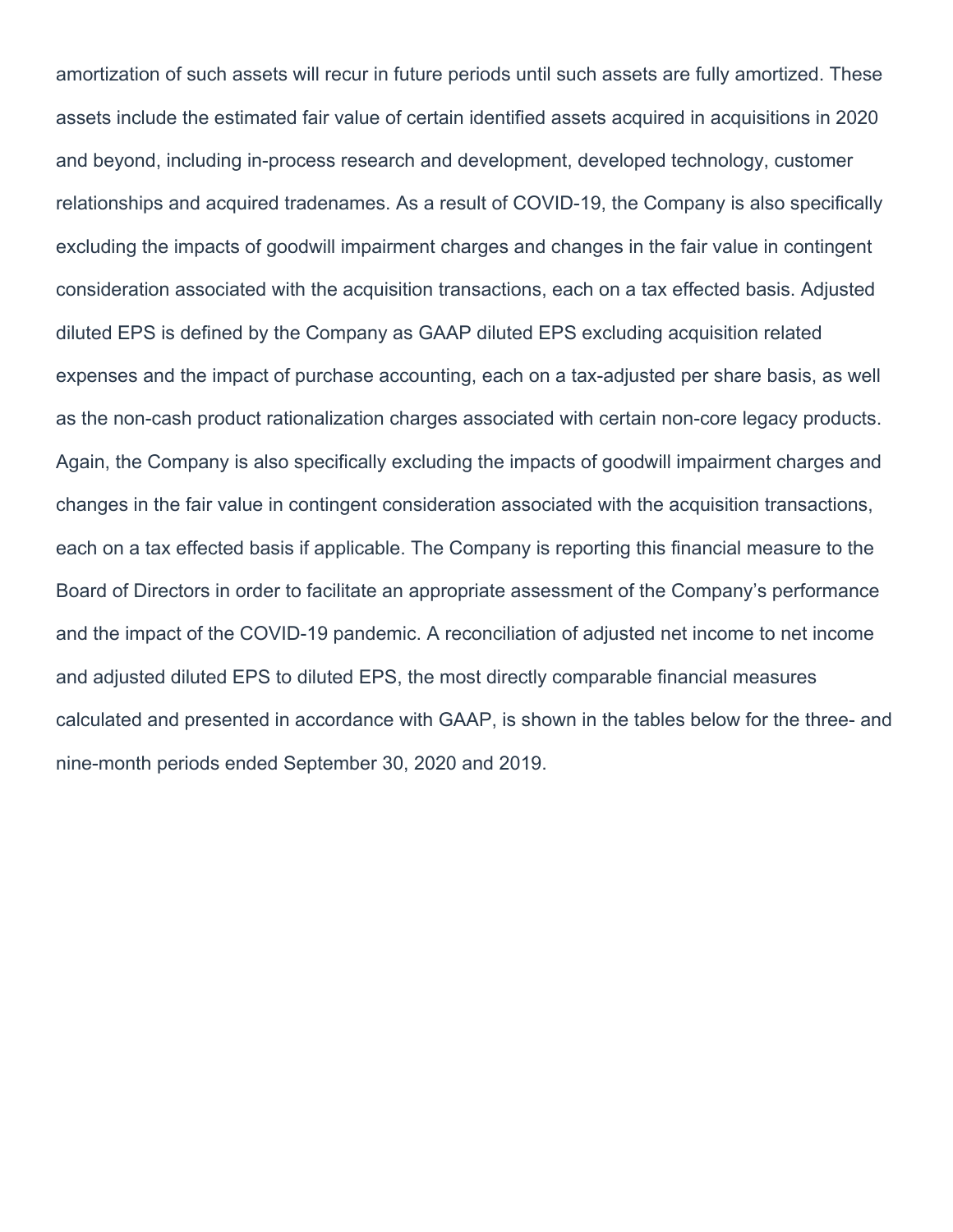## **Anika Therapeutics, Inc. and Sub Reconciliation of GAAP Net Income to Adj (in thousands, except per share** (unaudited)

|                                                       |  | <b>For the Three Months Ended \:</b> |  |
|-------------------------------------------------------|--|--------------------------------------|--|
| in thousands, except per share data                   |  | 2020                                 |  |
| Net income (loss)                                     |  | (6, 411)                             |  |
| Product rationalization related charges, tax effected |  |                                      |  |
| Acquisition related expenses, tax effected            |  | 3,832                                |  |
| Goodwill impairment, tax effected                     |  |                                      |  |
| Change in fair value of contingent consideration, tax |  |                                      |  |
| effected (benefit)                                    |  | 3,336                                |  |
| Adjusted net income                                   |  | 757                                  |  |
|                                                       |  |                                      |  |

**Anika Therapeutics, Inc. and Sub Reconciliation of GAAP Diluted Earnings Per Share to Adjusted Diluted Earnings Per Share**

**(per share data)**

 $\blacktriangleright$ 

(unaudited)

|                                                       | <b>For the Three Months Ended \</b> |    |
|-------------------------------------------------------|-------------------------------------|----|
| in thousands, except per share data                   | 2020                                |    |
| Diluted earnings (loss) per share (EPS)               | \$<br>(0.45)                        | \$ |
| Product rationalization related charges, tax effected |                                     |    |
| Acquisition related expenses per share, tax effected  | 0.27                                |    |
| Goodwill impairment, tax effected                     |                                     |    |
| Change in fair value of contingent consideration, tax |                                     |    |
| effected (benefit)                                    | 0.23                                |    |
| <b>Adjusted diluted EPS</b>                           | 0.05                                | S. |

#### $\lceil$

## **Conference Call Information**

Anika's management will hold a conference call and webcast to discuss its financial results and business highlights today, Wednesday, November 4th at 5:00 pm ET. The conference call can be accessed by dialing 1-855-327-6837 (toll-free domestic) or 1-631-891-4304 (international) and providing the conference ID number 10011177. A live audio webcast will be available in the ["](https://www.globenewswire.com/Tracker?data=L1zj00Ufng_Oq5-IfuLS-4mbwMcXQAu7cygIkgG4cRv7tIPyi4RncqnFzdSdM2M4CVOtOUvgsFFjn-9AazfJDjBteAYaMQ-OxUPv54ncvsc=)Investor [Relations](https://www.globenewswire.com/Tracker?data=Ko8ETaNKLme_Lw-prWCmCKrBaKD-cE5YfE_A3XRFw2Z00Cimh9myI6mzPGAT-hoC5NWOeNdjhJHyqdGd4rpnxDmC03v2k_437uyWDbDpSM89rKhOMY4w3RVoimSpVIEz)["](https://www.globenewswire.com/Tracker?data=nLmkreaYGXmcT-Bw2_pHps72x-VZdSFblg0voenjwMX-W9Tm3ReT1lFoPsfq_39Tm2yBacasjPqeumx82h6HQ0fXWavH4Uxooegjt_YshcM=) section of Anika's website, [www.anika.com](https://www.globenewswire.com/Tracker?data=lkq7wVD8guu9r3aqoHB6vxGtoJ75Q6VYvdpo9wED8E2qSDP1cODfRjm3umcuukQxu_oLe08nAYUO2PVaBHid-w==). A slide presentation with highlights from the conference call will be available in the Investor Relations section of the Anika website. A replay of the webcast will be available on Anika's website approximately two hours after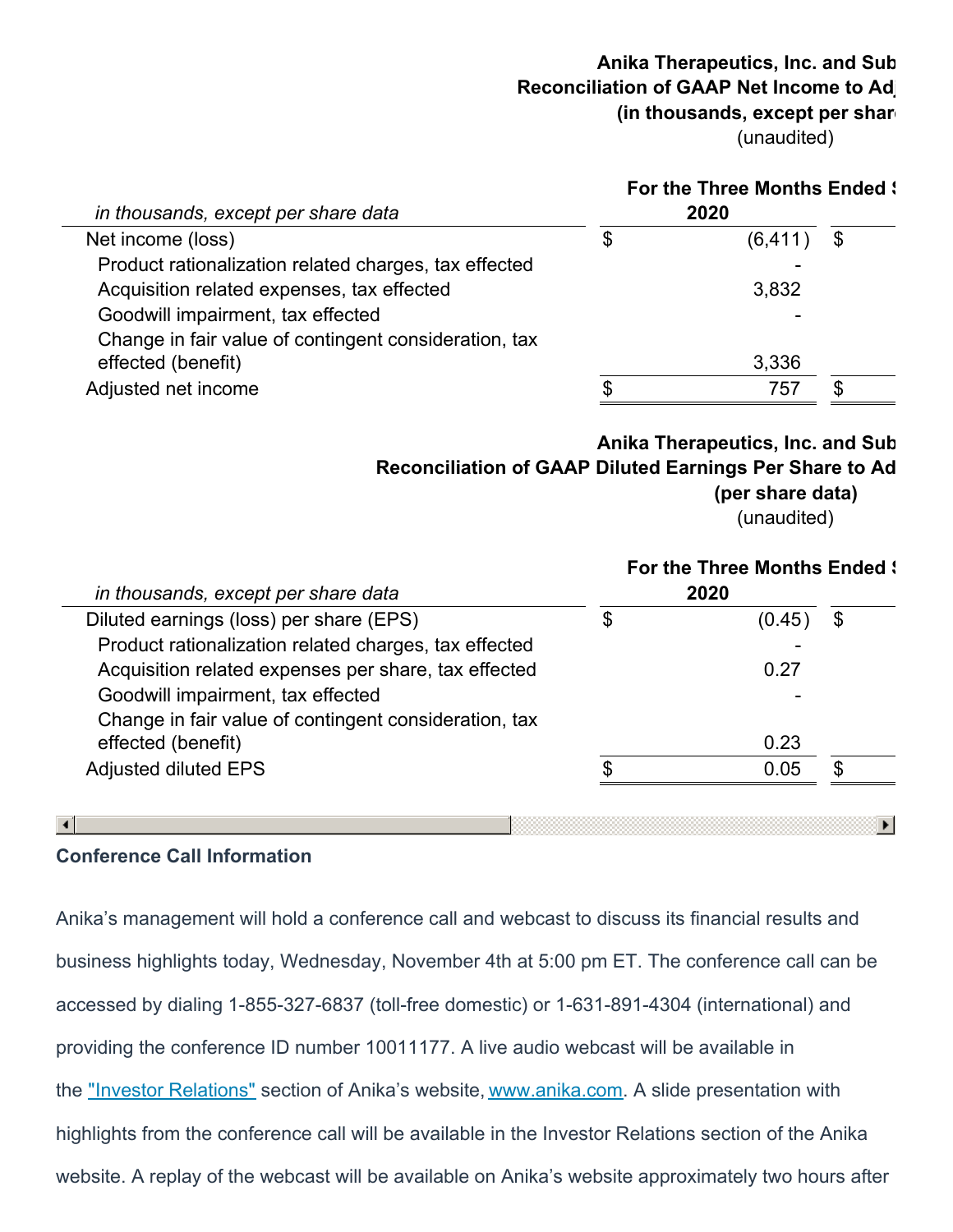the completion of the event.

#### **About Anika Therapeutics, Inc.**

Anika [Therapeutics,](https://www.globenewswire.com/Tracker?data=MBUo3cLFg6w8FZk_ZZi7gHFyqUZUKXT3GQd8VEdhgUdHVndJJf-IpSMNqpNUMN5obOO9_RqpWzkb4_PV5HxoIweLfVnffMWvx727C-06ht_TicSUTY46UYyTNA9zmeOK) Inc. (NASDAQ: ANIK), is a global joint preservation company that creates and delivers meaningful advancements in early intervention orthopedic care. We partner with physicians to understand what they need most to treat their patients and we develop minimally invasive products that restore active living for people around the world. We are committed to leading in high opportunity spaces within orthopedics, including osteoarthritis pain management, regenerative solutions, soft tissue repair and bone preserving joint technologies. For more information about Anika, please visit [www.anika.com](https://www.globenewswire.com/Tracker?data=lkq7wVD8guu9r3aqoHB6v0uB7fF0N6r0wr_LDpTc5mdqLAgiW1WYiCfjYZoS6SndcFJwOcmB6gyQwXi2sUXYhQ==).

#### **Forward-Looking Statements**

*This press release may contain forward-looking statements, within the meaning of Section 27A of the Securities Act of 1933, as amended, and Section 21E of the Securities Exchange Act of 1934, as amended, concerning the Company's expectations, anticipations, intentions, beliefs or strategies regarding the future which are not statements of historical fact. These statements are based upon the current beliefs and expectations of the Company's management and are subject to significant risks, uncertainties, and other factors. The Company's actual results could differ materially from any anticipated future results, performance, or achievements described in the forward-looking statements as a result of a number of factors including, but not limited to, (i) the Company's ability to successfully commence and/or complete clinical trials of its products on a timely basis or at all; (ii) the Company's ability to obtain pre-clinical or clinical data to support domestic and international pre-market approval applications, 510(k) applications, or new drug applications, or to timely file and receive FDA or other regulatory approvals or clearances of its* products; (iii) that such approvals will not be obtained in a timely manner or without the need for *additional clinical trials, other testing or regulatory submissions, as applicable; (iv) the Company's*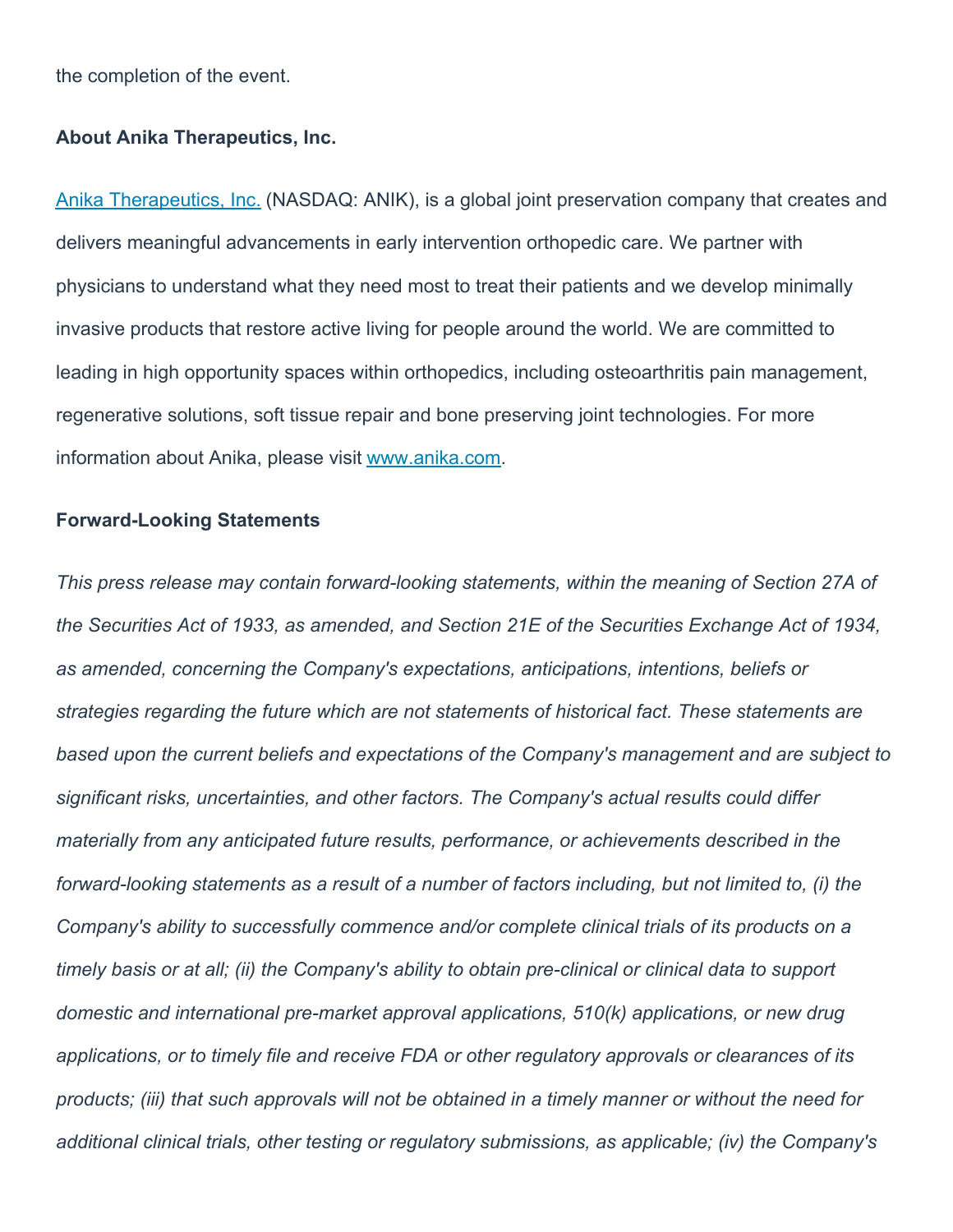*research and product development efforts and their relative success, including whether we have any meaningful sales of any new products resulting from such efforts; (v) the cost effectiveness and efficiency of the Company's clinical studies, manufacturing operations, and production planning; (vi) the strength of the economies in which the Company operates or will be operating, as well as the political stability of any of those geographic areas; (vii) future determinations by the Company to allocate resources to products and in directions not presently contemplated; (viii) the Company's ability to successfully commercialize its products, in the U.S. and abroad; (ix) the Company's ability to provide an adequate and timely supply of its products to its customers; and (x) the Company's ability to achieve its growth targets. Additional factors and risks are described in the Company's periodic reports filed with the Securities and Exchange Commission, and they are available on the SEC's website at [www.sec.gov](https://www.globenewswire.com/Tracker?data=fAxzU3TcY4puwo7Gb3QSVgssJaaMb0q_C1OKQJbDsnd_QJ_eQ3hhe-uDtzlKWuLFZuRH4oCMqyAoBB4aVeWvXQ==). Forward-looking statements are made based on information available to the Company on the date of this press release, and the Company assumes no obligation to update the information contained in this press release.*

> **Anika Therapeutics, Inc. and Sub Consolidated Statements of Operations (in thousands, except per share** (unaudited)

|                                                  |    | For the Three Months Ended & |    |
|--------------------------------------------------|----|------------------------------|----|
| Product revenue                                  | \$ | 31,694                       | \$ |
| Licensing, milestone and contract revenue        |    |                              |    |
| Total revenue                                    |    | 31,694                       |    |
| Operating expenses:                              |    |                              |    |
| Cost of product revenue                          |    | 14,351                       |    |
| Research and development                         |    | 5,217                        |    |
| Selling, general and administrative              |    | 15,903                       |    |
| Goodwill impairment                              |    |                              |    |
| Change in fair value of contingent consideration |    | 4,150                        |    |
| Total operating expenses                         |    | 39,621                       |    |
| Income (loss) from operations                    |    | (7, 927)                     |    |
| Interest and other income (expense), net         |    | (228)                        |    |
| Income (loss) before income taxes                |    | (8, 155)                     |    |
| ممنيمه ممممما                                    |    | (1711)                       |    |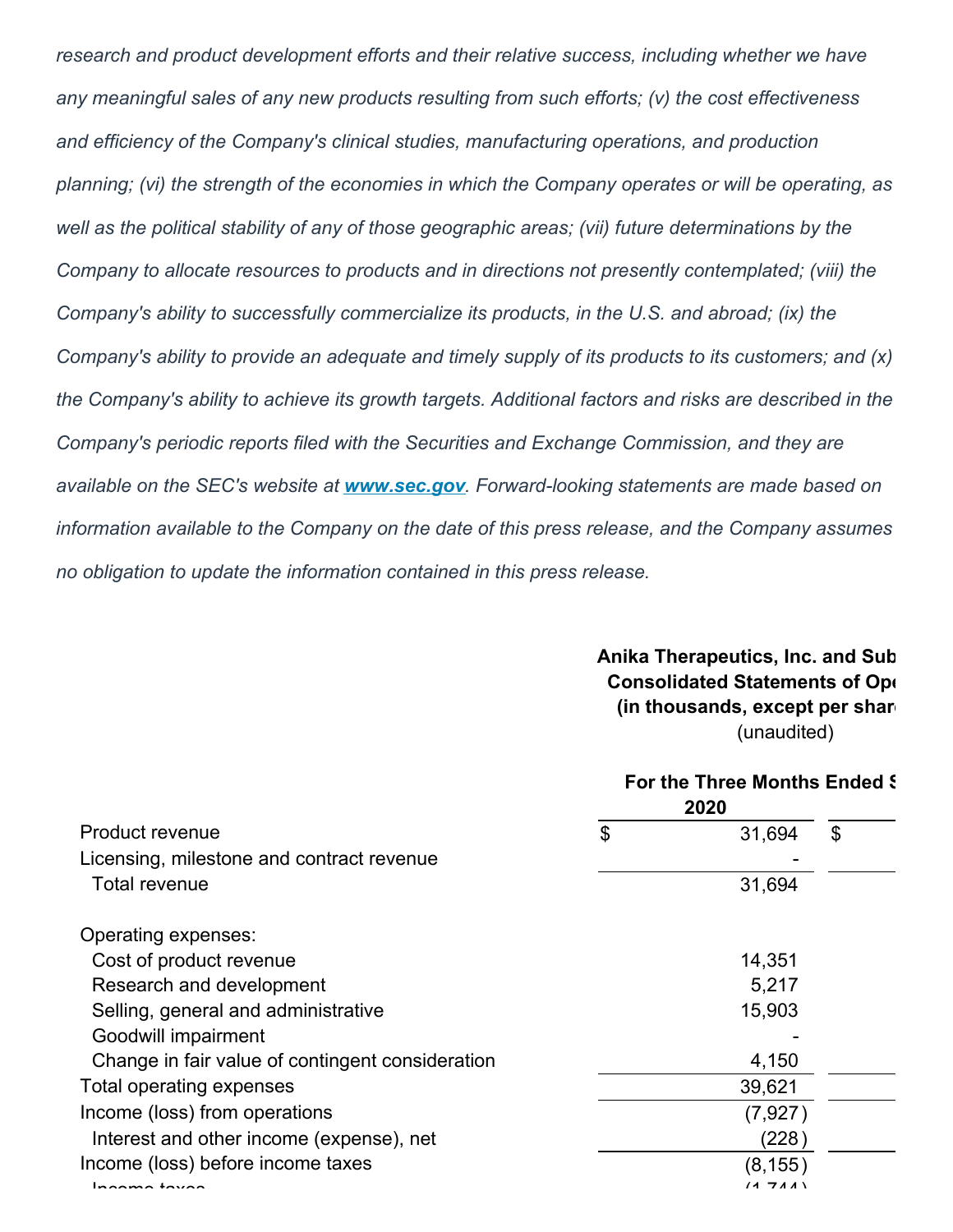| income taxes                                       | ( 1,744 )    |    |  |
|----------------------------------------------------|--------------|----|--|
| Net income (loss)                                  | (6, 411)     | \$ |  |
|                                                    |              |    |  |
| Basic net income per share:                        |              |    |  |
| Net income (loss)                                  | \$<br>(0.45) | \$ |  |
| Basic weighted average common shares outstanding   | 14,205       |    |  |
| Diluted net income per share:                      |              |    |  |
| Net income (loss)                                  | \$<br>(0.45) | \$ |  |
| Diluted weighted average common shares outstanding | 14,205       |    |  |

**Anika Therapeutics, Inc. and Sub Consolidated Balance Sheet (in thousands, except per share data)** (unaudited)

#### **ASSETS**

Current assets: Cash, cash equivalents and investments Accounts receivable, net Inventories, net Prepaid expenses and other current assets Total current assets Property and equipment, net Right-of-use assets Other long-term assets Intangible assets, net Goodwill Total assets

## **LIABILITIES AND STOCKHOLDERS' EQUITY**

Current liabilities: Accounts payable Accrued expenses and other current liabilities Total current liabilities Other long-term liabilities Contingent consideration Long-term debt Deferred tax liability Lease liabilities Commitments and contingencies Stockholders' equity: Preferred stock, \$0.01 par value Common stock, \$0.01 par value Additional paid-in-capital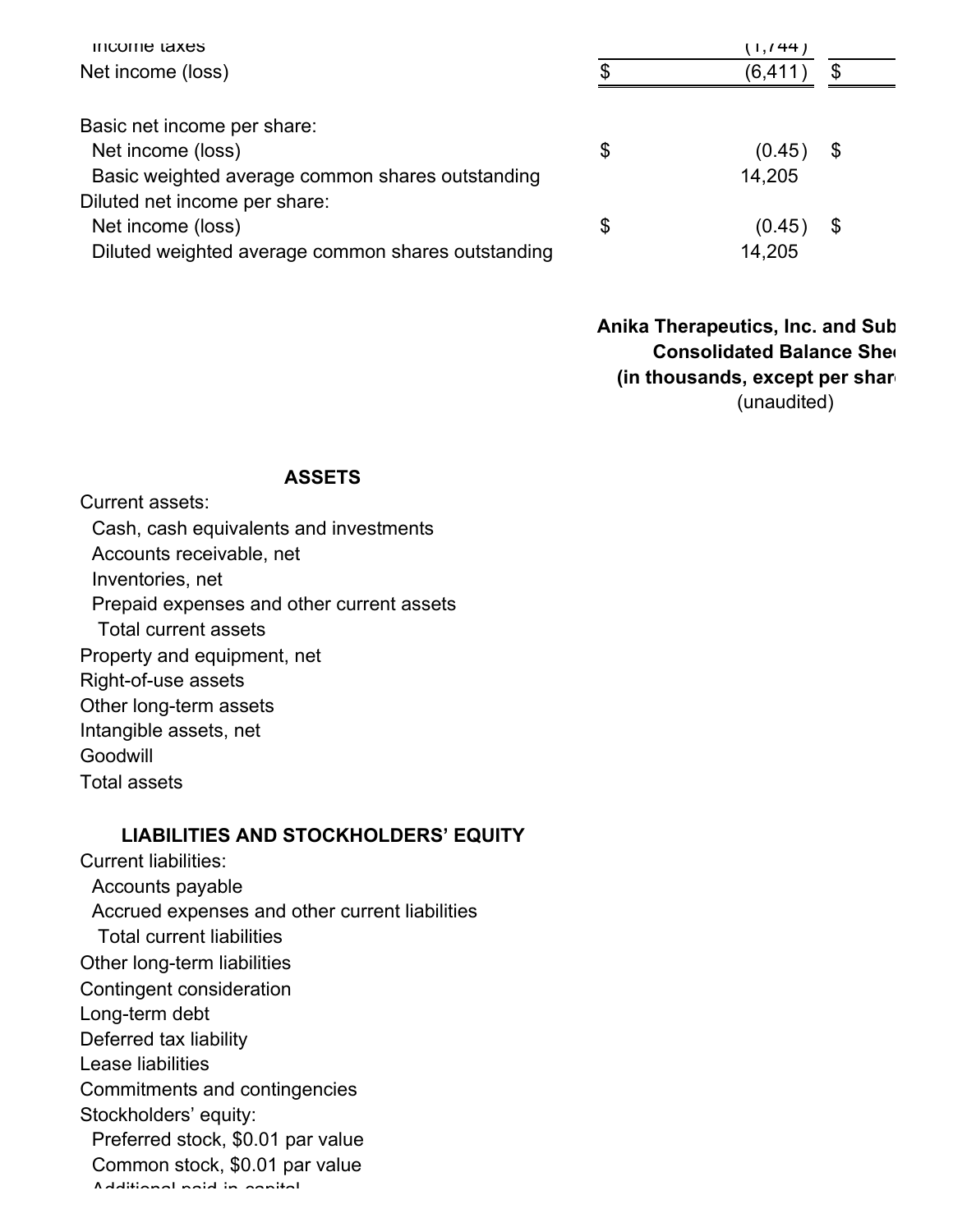Additional paid-in-capital Accumulated other comprehensive loss Retained earnings Total stockholders' equity Total liabilities and stockholders' equity



# **Anika Therapeutics, Inc. and Sub Supplemental Financial Data**

 $\blacktriangleright$ 

 $\blacktriangleright$ 

# **Revenue by Product Line and Product** (in thousands, except percent (unaudited)

|                                                      | For the Three Months Ended Se |        |         |    |             |
|------------------------------------------------------|-------------------------------|--------|---------|----|-------------|
| <b>Product Family:</b>                               |                               | 2020   | $\%$    |    | <b>2019</b> |
| Joint Pain Management                                | \$                            | 18,439 | 58% \$  |    | 27.5        |
| <b>Orthopedic Joint Preservation and Restoration</b> |                               | 11,715 | 37%     |    |             |
| Other                                                |                               | 1,540  | 5%      |    | ، 1         |
| <b>Product Revenue</b>                               |                               | 31,694 | $100\%$ | \$ | 29.1        |
| <b>Product Gross Profit</b>                          | \$                            | 17,343 |         | \$ | 23,         |
| <b>Product Gross Margin</b>                          |                               | 55%    |         |    |             |
|                                                      |                               |        |         |    |             |

# **Total Revenue by Geographic I** (in thousands, except percent (unaudited)

|                           | For the Three Months Ended Se |        |               |    |      |
|---------------------------|-------------------------------|--------|---------------|----|------|
| <b>Geographic Region:</b> |                               | 2020   | $\frac{0}{0}$ |    | 2019 |
| <b>United States</b>      | \$                            | 26,409 | 84 %          | \$ | 23.5 |
| Europe                    |                               | 2,954  | 9%            |    | 3,   |
| Other                     |                               | 2,331  | $7\%$         |    | 2.1  |
| <b>Total Revenue</b>      | \$                            | 31.694 | 100%          |    | 29,  |
|                           |                               |        |               |    |      |